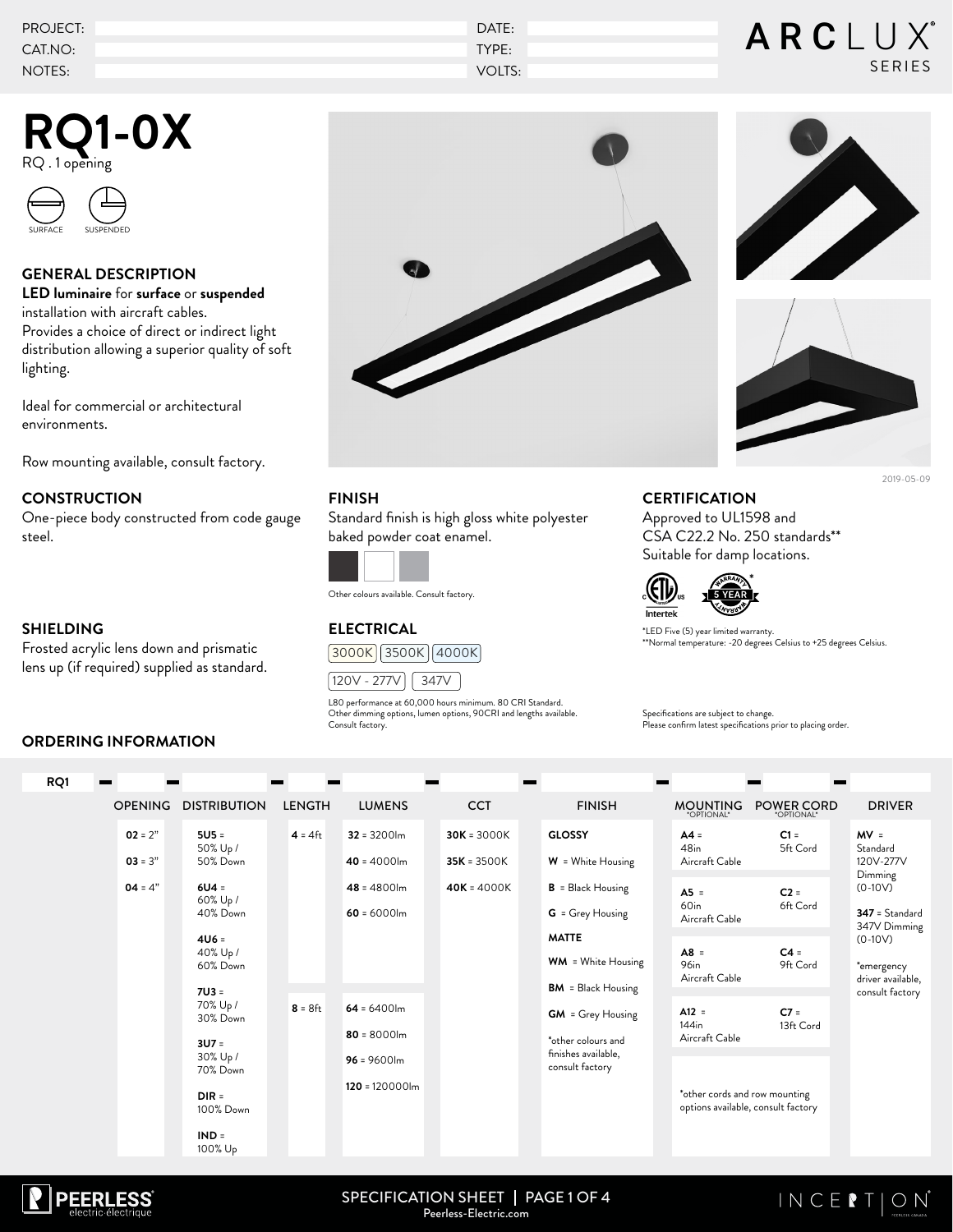| <b>PROJECT:</b> | DATE:  | ARCLUX |
|-----------------|--------|--------|
| CAT.NO:         | TYPE:  |        |
| NOTES:          | VOLTS: | SERIES |

# **RQ1-0X**

### **DIMENSIONS**

| <b>SIZE</b> |        | w     |       | <b>MTG L</b>                     | <b>MTGW</b>      |
|-------------|--------|-------|-------|----------------------------------|------------------|
| 4F          | 44 N.O | 8.50" | 1.65" | $\Delta$ 1 $\Omega$ <sup>"</sup> | オ つらか            |
| 8FT         | 92.25" | 8.50" | 1.65" | 85.25"                           | $\Lambda$ $25$ " |



### **ANATOMY**

| High gloss white polyester baked powder coat enamel                                |  |
|------------------------------------------------------------------------------------|--|
|                                                                                    |  |
| Frosted acrylic lens down and prismatic lens up (if required) supplied as standard |  |
| LED DRIVER $\cdot$                                                                 |  |
| Dimming 0-10V                                                                      |  |
| LED LIGHT ENGINE                                                                   |  |

Mounted on internal high reflectance white painted reflector



2019-06-10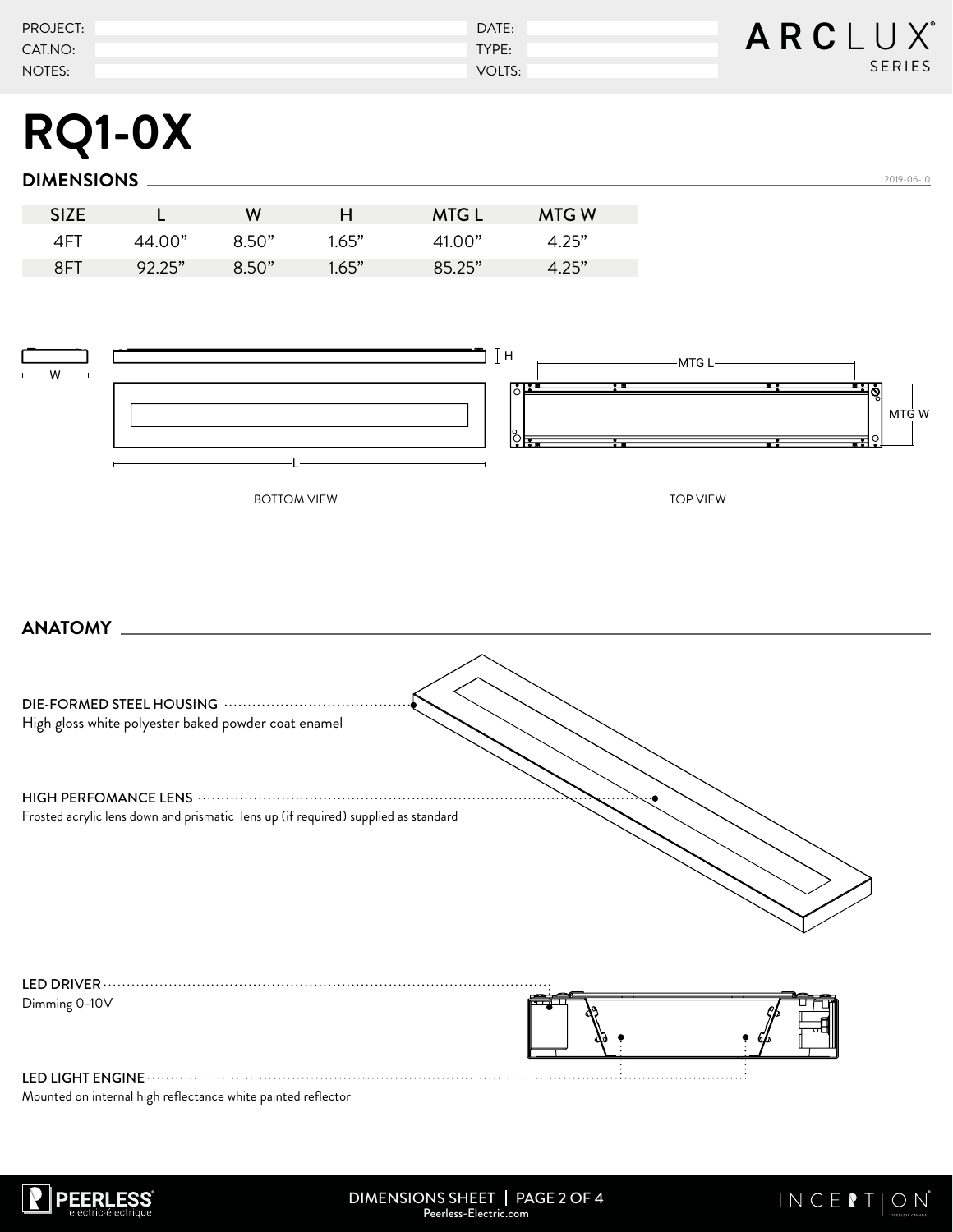| PROJECT: | DATE:  | ARCLUX        |
|----------|--------|---------------|
| CAT.NO:  | TYPE:  |               |
| NOTES:   | VOLTS: | <b>SERIES</b> |

# **RQ1-0X**

| <b>WATTAGE &amp; EFFICACY</b> |             |        |                    | 2019-07-03      |
|-------------------------------|-------------|--------|--------------------|-----------------|
| <b>CATALOGUE NUMBER</b>       | LUMENS (lm) | CCT(K) | <b>WATTAGE (W)</b> | EFFICACY (Im/W) |
| RQ1-03-5U5-4-32-40K           | 3200        | 4000K  | 31                 | 91              |
| RQ1-03-5U5-4-40-40K           | 4000        | 4000K  | 40                 | 94              |
| RQ1-03-5U5-4-48-40K           | 4800        | 4000K  | 48                 | 94              |
| RQ1-03-5U5-4-60-40K           | 6000        | 4000K  | 66                 | 96              |
| RQ1-03-5U5-8-32-40K           | 3200        | 4000K  | 62                 | 91              |
| RQ1-03-5U5-8-40-40K           | 4000        | 4000K  | 80                 | 94              |
| RQ1-03-5U5-8-48-40K           | 4800        | 4000K  | 96                 | 94              |
| RQ1-03-5U5-8-60-40K           | 6000        | 4000K  | 132                | 96              |
| RQ1-03-DIR-4-32-40K           | 3200        | 4000K  | 37                 | 106             |
| RQ1-03-DIR-4-40-40K           | 4000        | 4000K  | 47                 | 112             |
| RQ1-03-DIR-4-48-40K           | 4800        | 4000K  | 61                 | 112             |
| RQ1-03-DIR-4-60-40K           | 6000        | 4000K  | 68                 | 112             |
| RQ1-03-DIR-8-32-40K           | 3200        | 4000K  | 74                 | 106             |
| RQ1-03-DIR-8-40-40K           | 4000        | 4000K  | 94                 | 112             |
| RQ1-03-DIR-8-48-40K           | 4800        | 4000K  | 122                | 112             |
| RQ1-03-DIR-8-60-40K           | 6000        | 4000K  | 136                | 112             |
| RQ1-03-IND-4-32-40K           | 3200        | 4000K  | 26                 | 114             |
| RQ1-03-IND-4-40-40K           | 4000        | 4000K  | 31                 | 121             |
| RQ1-03-IND-4-48-40K           | 4800        | 4000K  | 37                 | 122             |
| RQ1-03-IND-4-60-40K           | 6000        | 4000K  | 48                 | 121             |
| RQ1-03-IND-8-32-40K           | 3200        | 4000K  | 52                 | 114             |
| RQ1-03-IND-8-40-40K           | 4000        | 4000K  | 62                 | 121             |
| RQ1-03-IND-8-48-40K           | 4800        | 4000K  | 74                 | 122             |
| RQ1-03-IND-8-60-40K           | 6000        | 4000K  | 96                 | 121             |
|                               |             |        |                    |                 |